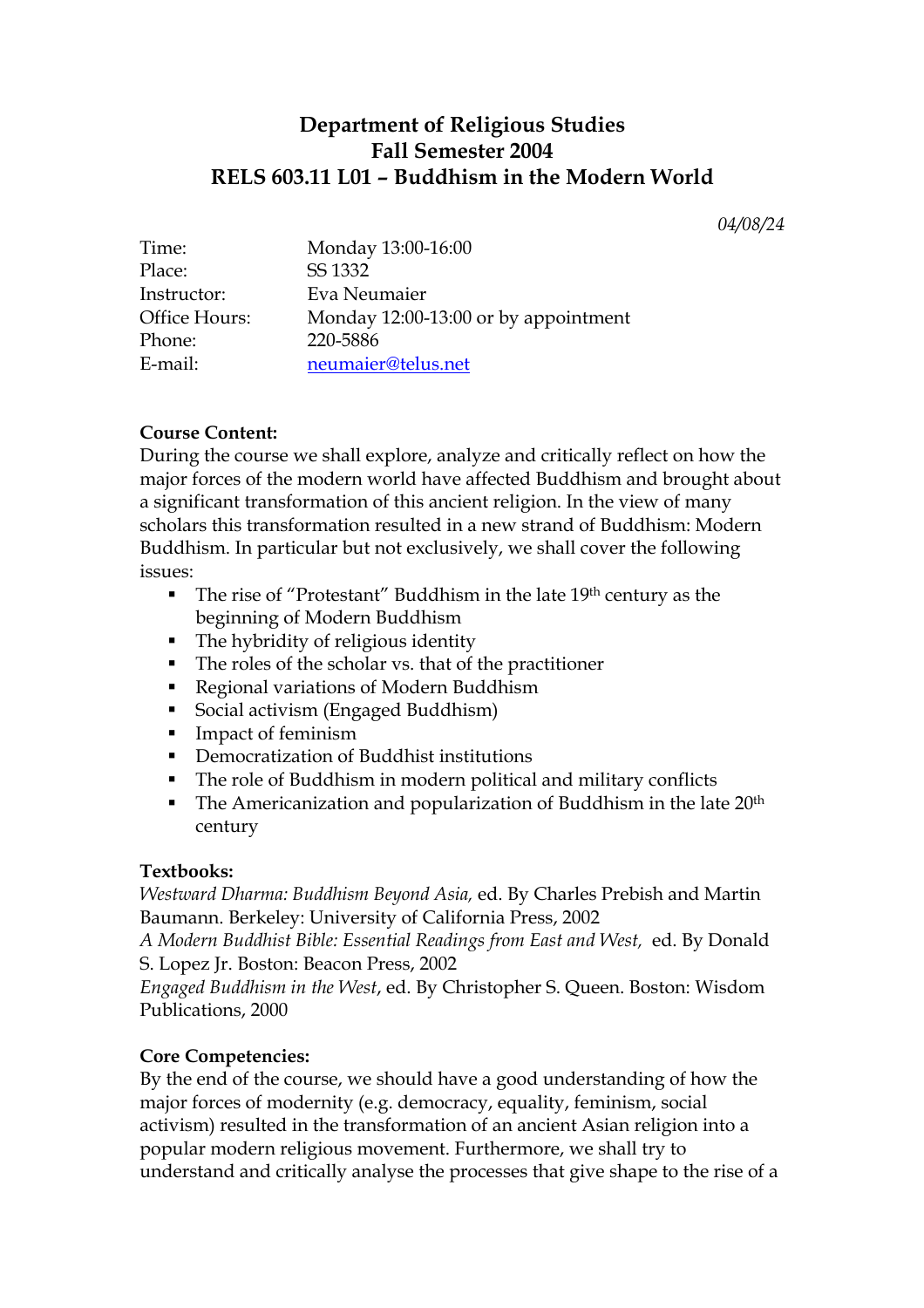new religious tradition. Thus, we shall gain factual and descriptive knowledge together with competence in theoretical and analytical understanding of a religion in the making.

Students are expected to be familiar with the main concepts of Buddhism and its historical development up to the encroachment of Western colonial powers on Asian empires and kingdoms. If you feel you do not have this knowledge, but still would like to participate in this course, please contact the instructor ([neumaier@telus.net\)](mailto:neumaier@telus.net).

## **Structure of the Course:**

Given the nature of the issues and the seniority of the course, the course will be based on discussion of the assigned reading material and students' presentations. It is absolutely necessary that all students have read the assigned material prior to its discussion in class. A thorough analysis and critical reflection of the material will be given in the individual presentations. All students will participate in the subsequent discussions and reflections. If you have difficulties to speak up in class, please contact the instructor at the beginning of the course to discuss alternative arrangements.

### **Course Work:**

- **30%** of final grade: continuous and informed **participation in the inclass discussions** of the assigned readings;
- **30%** of final grade: **in-class presentation** (time and topic to be discussed with instructor);
- **10%** of final grade: **in-class presentation of final paper** (Nov. 29 and Dec. 6);
- **30%** of final grade: **research paper** of maximal 20 pages (double spaced, 12 pt. Font) and not less than 15 such pages. The paper must contain a thesis statement, argumentation to substantiate the thesis, counter arguments, conclusion, proper annotation, and a list of used resources. Due date: 4:00 p.m. November 26. Papers have to be handed in in person at the instructor's office in the Department of Religious Studies.

**Delayed submission of the paper** will result in deducting 10% of the earned mark per day (for instance, a delay of 3 days results in a 30% reduction of the earned mark).

**Missed assignments** result in a zero for this part of the course work.

#### **In-class Presentation:**

The presentation should take up not more than 30 minutes of class time. The topic of the presentation is the topic of the week (s. Syllabus). The presentation will selectively reflect on the assigned reading material and present a critical review of the chosen reading. In critiquing the assigned reading the student is encouraged to draw on material other than the